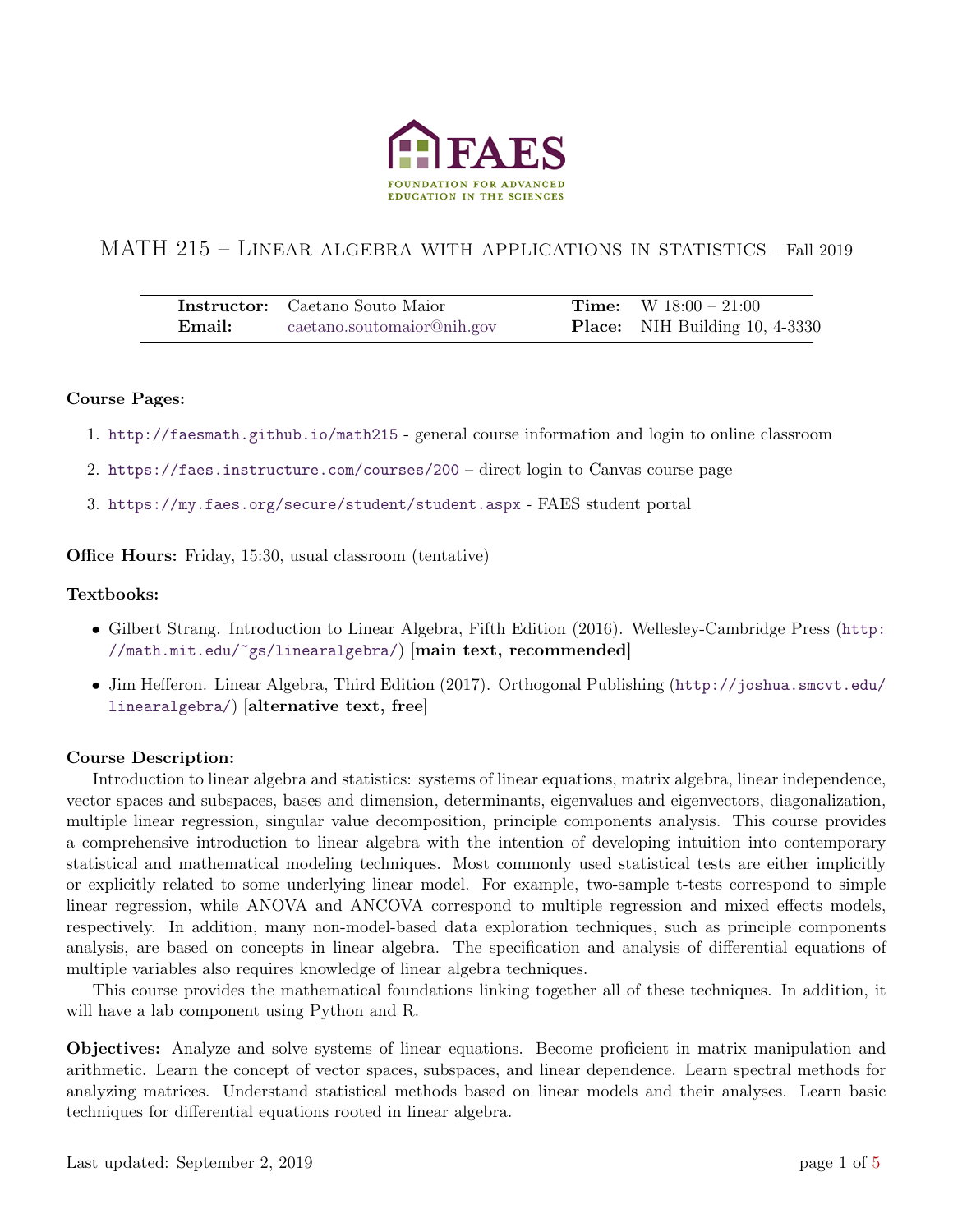Structure of the course: This course will be divided into three units. The first unit will include a short review of vectors and linear equations, and the remaining of it will cover matrix operations in the context of vector spaces, independence of vectors and other important matrix properties and operations. The second unit will cover concepts slightly more advanced and less intuitive of matrices, like determinants and eigen values, and begin to place these and previous concepts in the context of applications and statistical methods like least squares regression. The third and final unit will emphasize applications of linear algebra in statistics, taking into account the uses and interests of the class.

The Learning Process: The math courses will take into account the diversity of backgrounds and stage of career of students taking the courses, who may be less or more comfortable with a hard math class; therefore, the course will start with a comprehensive introduction to the essential principles, both to assess the general level of the class as well as to make sure everyone is up to speed within a few lectures. Because of this focus on the core principles of algebra and the need to include applications in statistics, more esoteric details and proofs may not be explored in-depth; nevertheless, homework, office hours, and online lecture notes will be provided for any students who wish to gain deeper understanding of any topic. With this approach I expect to be able to be able to cover most or all of the syllabus of a standard linear algebra textbook, include modern applications in statistics that are also relevant to the students, and make sure that no one is left behind.

Prerequisites: One semester of differential calculus.

Important Dates: Exam dates are subject to change:

| Class begins $\dots \dots \dots \dots \dots \dots$ . September 11, 2019 |
|-------------------------------------------------------------------------|
| Last day to drop $\dots\dots\dots\dots\dots$ . September 27, 2019       |
|                                                                         |
|                                                                         |
| Last day to change status $\dots \dots \dots$ . November 15, 2019       |
| Thanksgiving week (no class) $\ldots$ Nov 27, 2019                      |
| Final Exam/Presentations  Dec 11, 2019                                  |
|                                                                         |

#### Grading Policy:

Midterm 1 (25%), Midterm 2 (25%), Final (30%), Quizzes (20%). Quizzes and exams are cumulative. Extra credit can be obtained up to 10 points. 100 points is the highest grande in this course.

Grading Scale: The grading scale will be the following:

| $A \mid A$ | $\vert$ B+ | $\parallel$ B $\parallel$ B- |  |  |  |
|------------|------------|------------------------------|--|--|--|
|            |            |                              |  |  |  |

#### Quiz Policy:

Approximately 10 quizzes will be administered in this course. The higher 50% quantile of scores will make up the final grande contribution. There are no make-up quizzes.

Homework Policy: Homework does not count directly to the final grade, but is strongly recommended as practice for both quizzes and exams.

Extra Credit: The students can earn extra credit in several ways:

1. Pointing out errors in any of the texts or presentations used in the course;

Last updated: September 2, 2019 page 2 of [5](#page-4-0)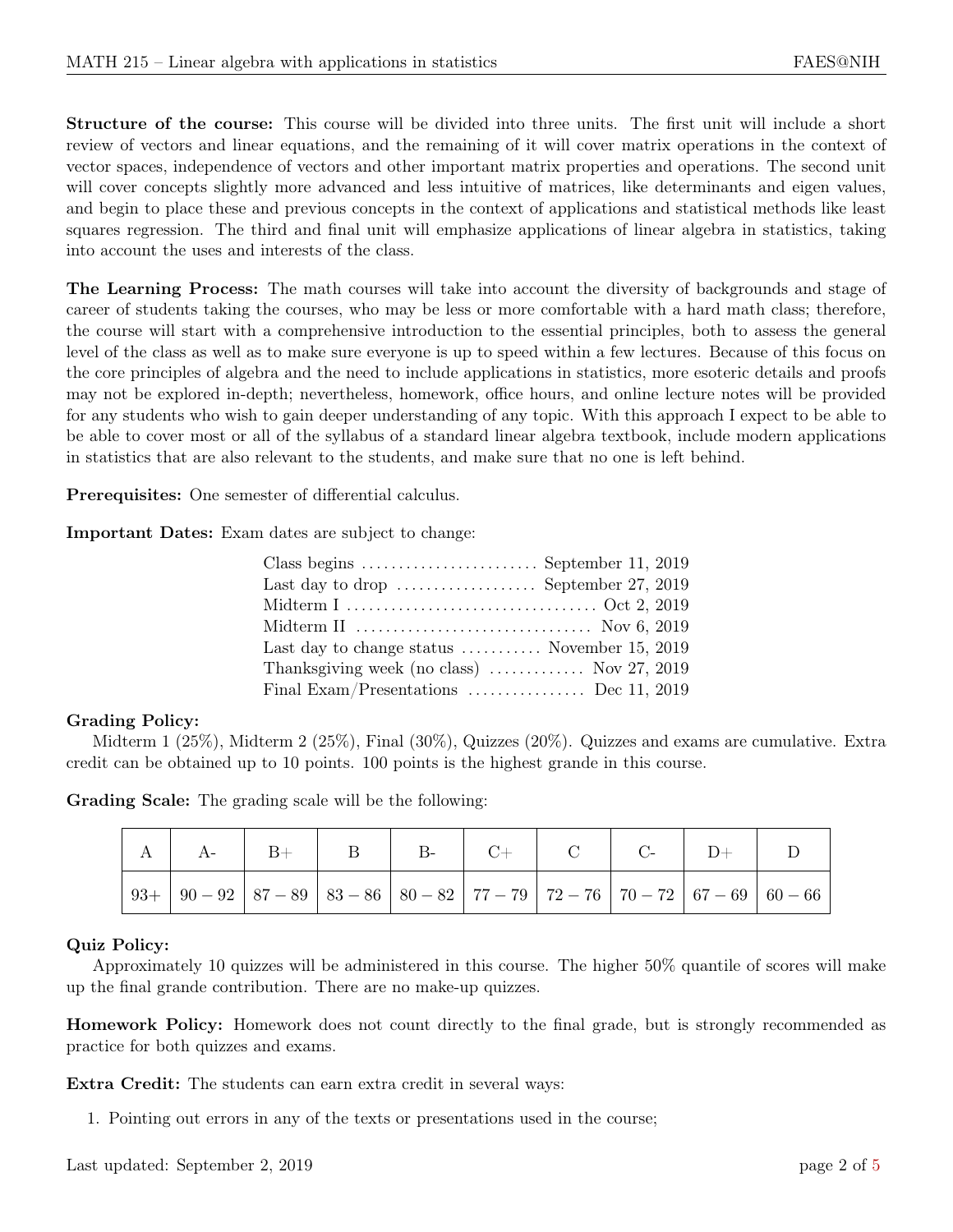- 2. Writing 1-2 paragraphs about concepts they find difficult or think require clearer explanation/helping with supplementary lecture notes;
- 3. Replying to lecture-related questions in online classroom;
- 4. Creating an account in the [Stack Exchange Math](http://math.stackexchange.com) forum and inform the instructor of their user name, and;
	- posting questions about exercises or definitions, sending the link to the instructor, and getting replies;
	- or replying to questions from others.

Extra credit is limited to one point per week.

## Class Policy:

- Attendance in every class is strongly encouraged. Although the course is modeled after typical introduction to linear algebra, it will at times deviate from that, and some topics may not be completely covered by the textbook and notes;
- Quiz and exam problems are not simple repetitions of textbook exercises attendance is likely to increase familiarity with different styles of problems;
- Computers and regular-sized tablets are allowed in class for note-taking and occasional online consultations, please refrain from using any other resources, and especially social media. Cell phones are not allowed, please silence and put away your phones during class.

# Communication Policy:

- Any questions about lecture content should be asked using the Canvas online classroom platform;
- Preferred (and likely fastest) communication method for other matters is e-mail, replies will normally be sent within 2 workdays;
- Calls and text should be used only in urgent cases via Slack channel/direct contact during business hours (request to be added if you would like to be able to use this platform)

## Policy on Academic Integrity from FAES:

Academic Policies: This course adheres to all FAES policies described in the academic catalog and student handbook, including the Academic Integrity policy listed on page 11 of the academic catalog and student handbook. Be certain that you are knowledgeable about all of the policies listed in this syllabus, in the academic catalog and student handbook, and on the FAES website. As a student in this program, you are bound by those policies.

Copyright: All course materials are the property of FAES and are to be used for the studentâĂŹs individual academic purpose only. Any dissemination, copying, reproducing, modification, displaying, or transmitting of any course material for any other purpose is prohibited, will be considered misconduct, and may be cause for disciplinary action. In addition, encouraging academic dishonesty by distributing information about course materials or assignments which would give an unfair advantage to others may violate the FAES Academic Integrity policy. Course materials may not be exchanged or distributed for commercial purposes, for compensation, or for any purpose other than use by students enrolled in the course. Distributions of course materials may be subject to disciplinary action.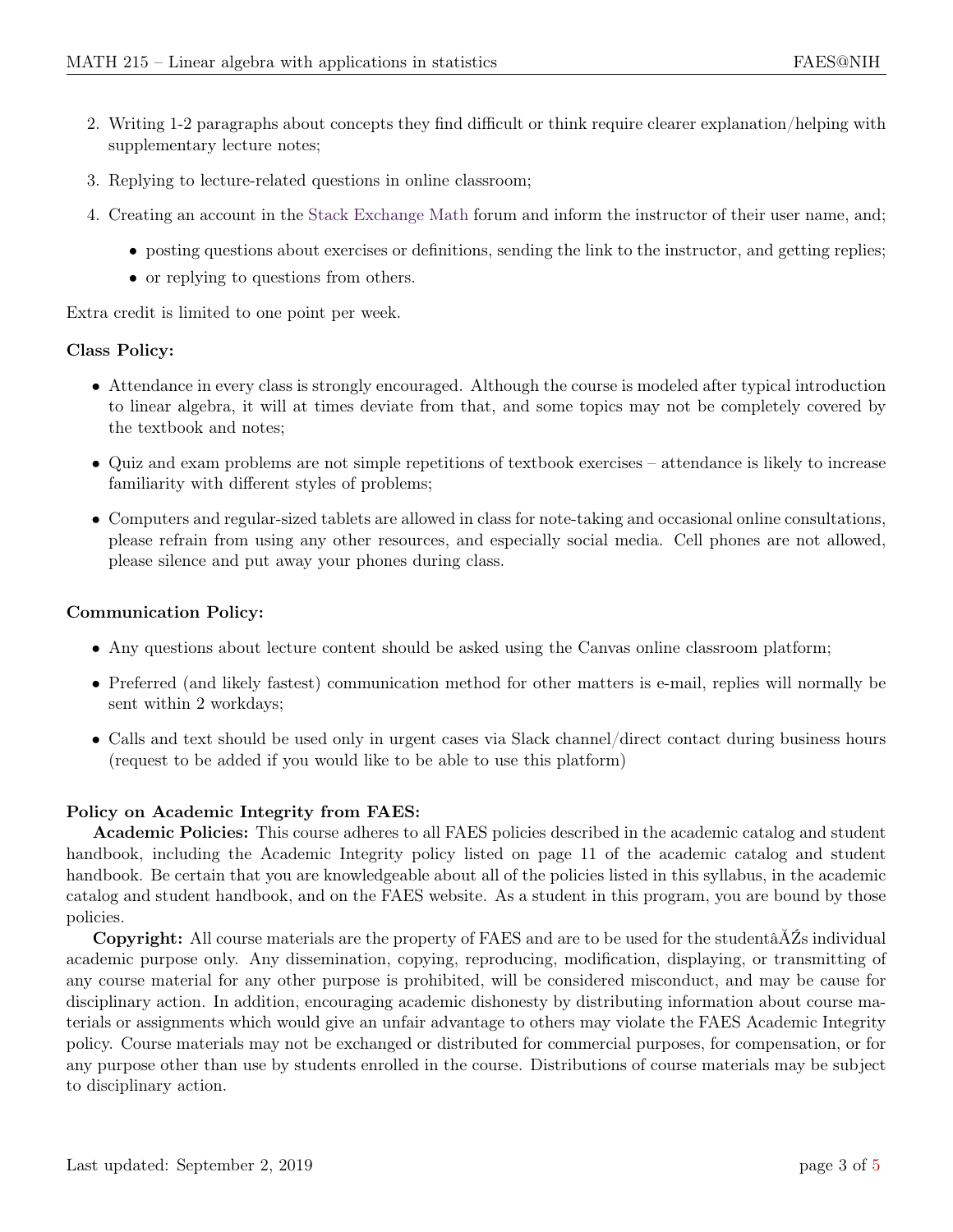Guidelines for Disability Accommodations: FAES is committed to providing reasonable and appropriate accommodations to students with disabilities. Students with documented disabilities should contact Dr. Mindy Maris, Assistant Dean of Academic Programs.

Dropping the Course: Students are responsible for understanding FAES policies, procedures, and deadlines regarding dropping or withdrawing from the course or switching to audit status.

Academic misconduct: Cheating, fabrication or plagiarism by students is not acceptable in any form. If a student is found to be in violation of acceptable conduct by any of the practices below, they will be stripped from the grade of that assignment and potentially others

Cheating is defined as an attempt to give or obtain inappropriate/unauthorized assistance during any academic exercise, such as during examination, homework assignment, class presentation.

Fabrication is defined as the falsification of data, information or citations in any academic materials.

Plagiarism is defined as using the ideas, methods, or written words of another, without proper acknowledgment and with the intention that they be taken as the work of the deceiver. These include, but are not limited to, the use of published articles, paraphrasing, copying someone else's homework and turning it in as one's own and failing to reference footnotes. Procuring information from online sources without proper attribution also constitutes plagiarism.

Tentative Course Schedule: Recommended reading may not align perfectly with lecture content. Importance of each section will be emphasized during lectures depending on profile/background of enrolled students, overall progress, and interest in specific applications (the latter applies to the statistical applications unit – the last third of course).

| Date     | Topic(s)                                                                | Reading (Strang) |
|----------|-------------------------------------------------------------------------|------------------|
| Sep 11   | <b>Lecture 1:</b> Introduction, Vectors, Systems of linear equations    | $1, 2.1 - 2.3$   |
| Sep $18$ | Lecture 2: Matrices, Inverses, Factorization, Transposes                | $2.4 - 2.7$      |
| Sep $25$ | <b>Lecture 3:</b> Vector spaces and subspaces                           | $3.1 - 3.3$      |
| Oct 2    | Lecture 4: Dependence, basis, and dimension                             | $3.4 - 3.5$      |
| Oct 9    | Orthogonality, projections, orthonormal bases (Midterm I)<br>Lecture 5: | 4.1, 4.2, 4.4    |
| Oct 16   | Lecture 6:<br>Least-squares                                             | 4.3, notes       |
| Oct 23   | Lecture 7: Determinants                                                 | $5.1 - 5.3$      |
| Oct 30   | Lecture 8: Eigenvalues and Eigenvectors                                 | $6.1 - 6.2$      |
| Nov $6$  | Lecture 9: Symmetric matrices (Midterm II)                              | $6.3 - 6.5$      |
| Nov $13$ | <b>Lecture 10:</b> Singular value decomposition and PCA                 | $7.1 - 7.4$      |
| Nov $20$ | <b>Lecture 11:</b> Linear transformations                               | 8.1-8.3          |